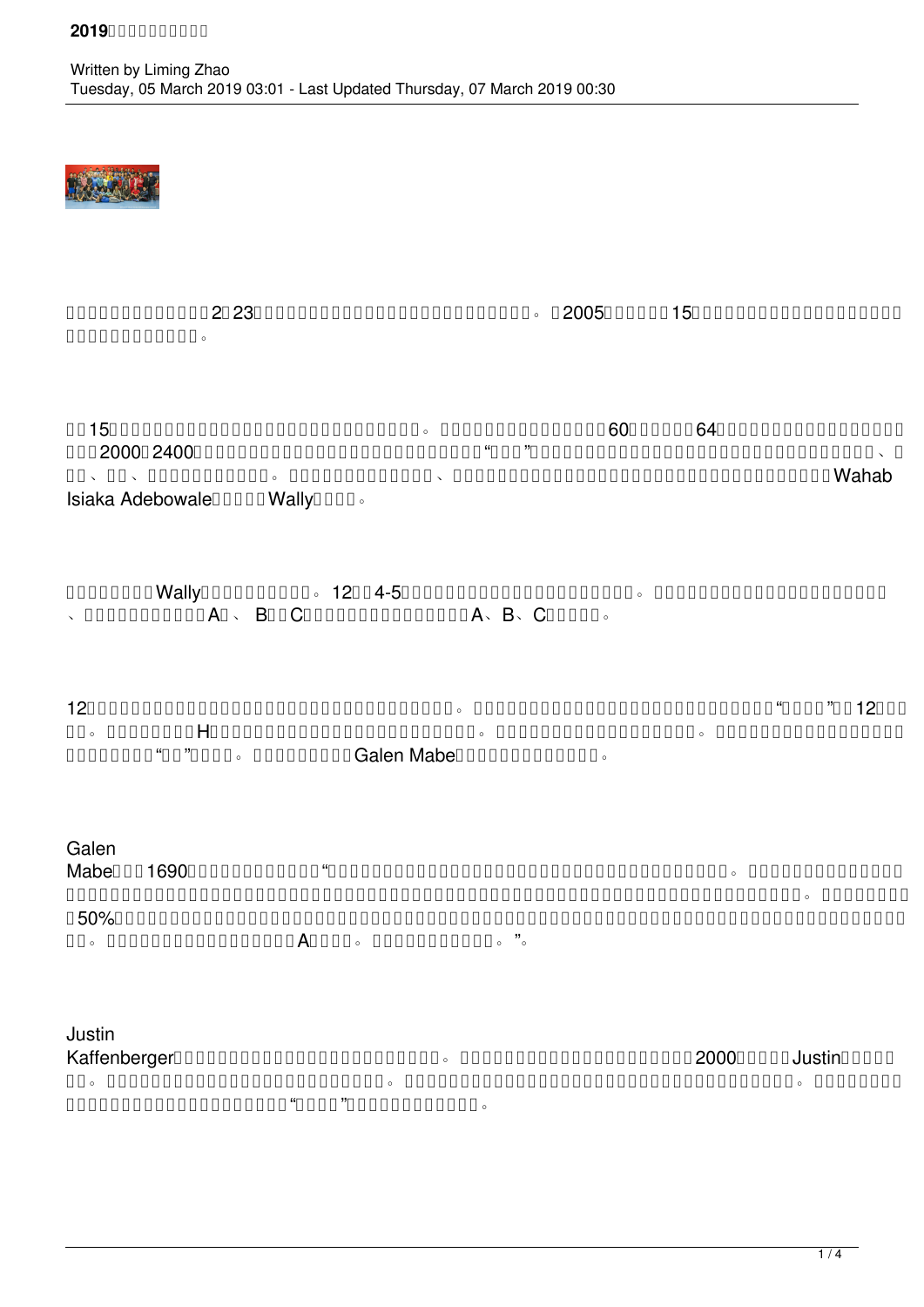$\Box$ Guiganfode(以下简称Shon)。骆在先失两局的情况下奋力搏杀扳回一局,但第四局在拿到了一个局点的情况下痛失好局。

## $000000$  Wally $0002402000000$  Anish

Shanker(积分2172)之间进行。一般情况下,积分相差200左右的球员无需较量便能得出孰胜孰负的结论,但也有出现球手球路相克的时候。两人多次在  $USATT$  $\Box$  $\begin{array}{l} \texttt{OOOOOOOOOOOOOOOOOOOOOOOOOOOOOOOOOOOOOOOOOOOOOO} \texttt{OOOOOO} \texttt{0}^\texttt{0} \texttt{0}^\texttt{0} \texttt{0}^\texttt{0} \texttt{0}^\texttt{0} \texttt{0}^\texttt{1} \texttt{0}^\texttt{1} \texttt{0}^\texttt{0} \texttt{0}^\texttt{1} \texttt{0}^\texttt{1} \texttt{0}^\texttt{1} \texttt{0}^\texttt{1} \texttt{0}^\texttt{1}^\texttt{1} \texttt{0}^\texttt{1}^\texttt{1} \texttt{0}^\texttt$ 日利亚国家队三号主力的Wally属于慢热型,这次到了"命悬一线"的时候才找到了感觉。他此时击球质量有所提高,注重回球的落点,同时在发球与接发球轮均赚得先  $\Box$ 

决赛在Wally(赛会一号种子)与Shon(赛会二号种子)之间进行。两人曾多次在USATT的赛事中遭遇,双方各有胜负,就看谁的竞技状态更好一些,当然还  $n$ nnnnnnnnnnnnnnnnnnnnnnnnnnnn $\sim$ nnnnnnnn $\sim$ 

一如既往,慢热的Wally在先失三局(决赛采用7局4胜制)后找到了感觉,采用全台正手(他左手持拍)战术向对方发起猛烈攻击。场上时常出现多回合对拉、对冲 等令人眼花缭乱的精彩场面,观众席上热烈的掌声及喝彩声此起彼伏,不绝于耳。大局比分3:3平。第7局,也是最后一局,不仅是双方实力的碰撞也是体力的较量。 年龄30上下的Shon此时场上表现依然生龙活虎,而43岁的Wally虽然斗志不减,但回球的力度和速度已有所减弱,在激烈对抗相持中开始显现些许劣势。Sh on的杀手锏-相持中既酣畅淋漓又"血腥味十足"的反手绝地爆冲技术屡屡得手。最终Shon在继2017年之后再次夺得本赛事的冠军。

**DOD16DODDDDD3600DDDDDDD**。DDRichard Hicks/Jeffery HeadleeDJerry LuDDDD/ Nasir AhsanDooDooDooDoODooDooDooDoODoODoDaTichard Hicks/Jeffery  $Headlee$ 

陈尧/Paul Holliger组合获得第三(Paul另外也获得C组第三名)。

 $\Box$ 

 $\Box$  $n$ "תחת "מתחתחתחתחתחתחתחתחתחתחת $\overline{A}$ nish $n$ תחתחת $\overline{A}$ shwini $\overline{a}$ , מתחתחתחתחתחתחתחתחת  $a$ 军纪录保持者,前耶鲁大学女子单打冠军吕鸿雁女士这次只能屈居亚军(除了女子亚军,她还获得了A组的第三名。),女子单项的季军由张跃玲女士获得。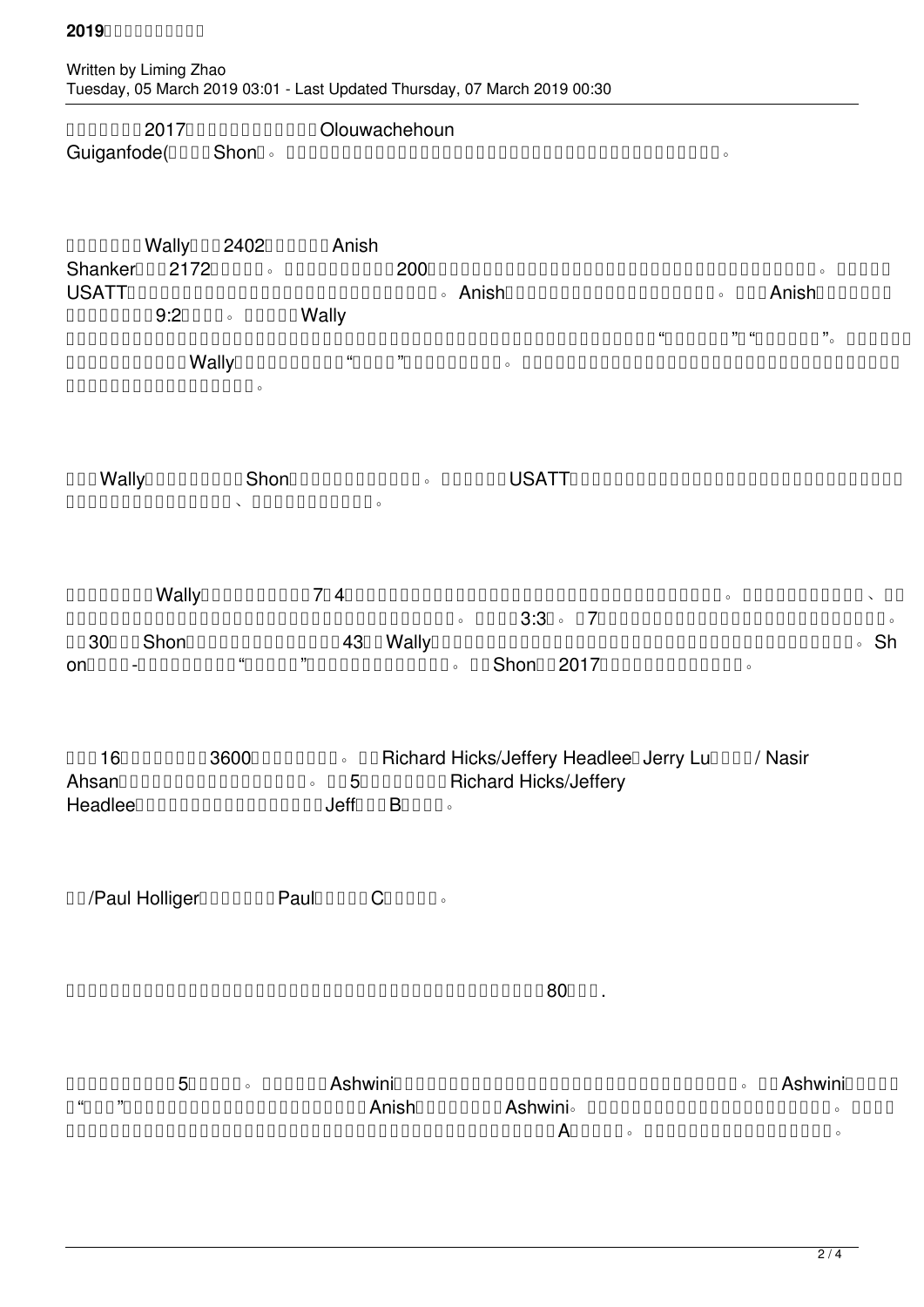#### $201900000000$

参加少年组比赛的共有7名同学。"大力神"Tettey Laud乒乓家族成员Christian和Troy分获第一和第三名;Jacob Spink获得了第二名。

# andon ICCCIONONO DO DO DO Jerry

Lu)先生共同赞助。在此请允许我代表组委会成员和广大球友向他们表示感谢;同时也允许我代表球友们向多年成功举办该赛会的组委会各个成员表示敬意和感谢!感谢 张躍玲女士多次为我们收集并提供文章的原始资料。感谢广大球友(包括路易维尔、新奥尔巴尼、韦恩堡等地的球友)的强力支持和参与。祝迎新春乒乓友谊赛越办越 **ПП** 



单打争冠组:冠军Shon(中),亚军Wally(右)和季军骆骅(左)。



Class ADDDDDDDDDDDD Joseph Johnson DDDDDDDDDD .



Class BOOOD Jeffery Headlee(000000 Tony Miller0000000000000 .